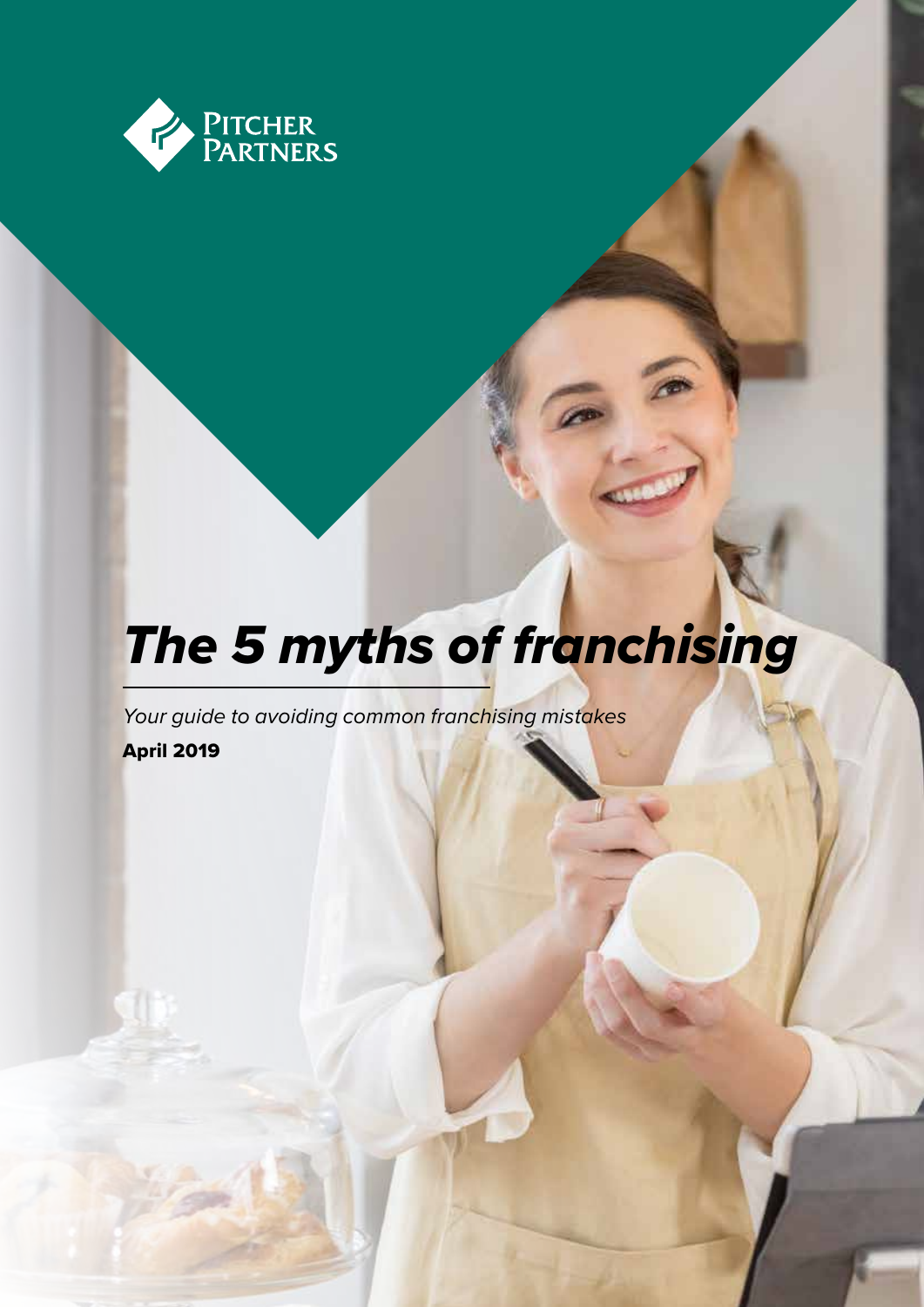*Franchising can be a successful strategy for business growth when it is carefully planned and executed. To increase your chance of franchising success, it is good to start with being aware of the five myths of franchising.*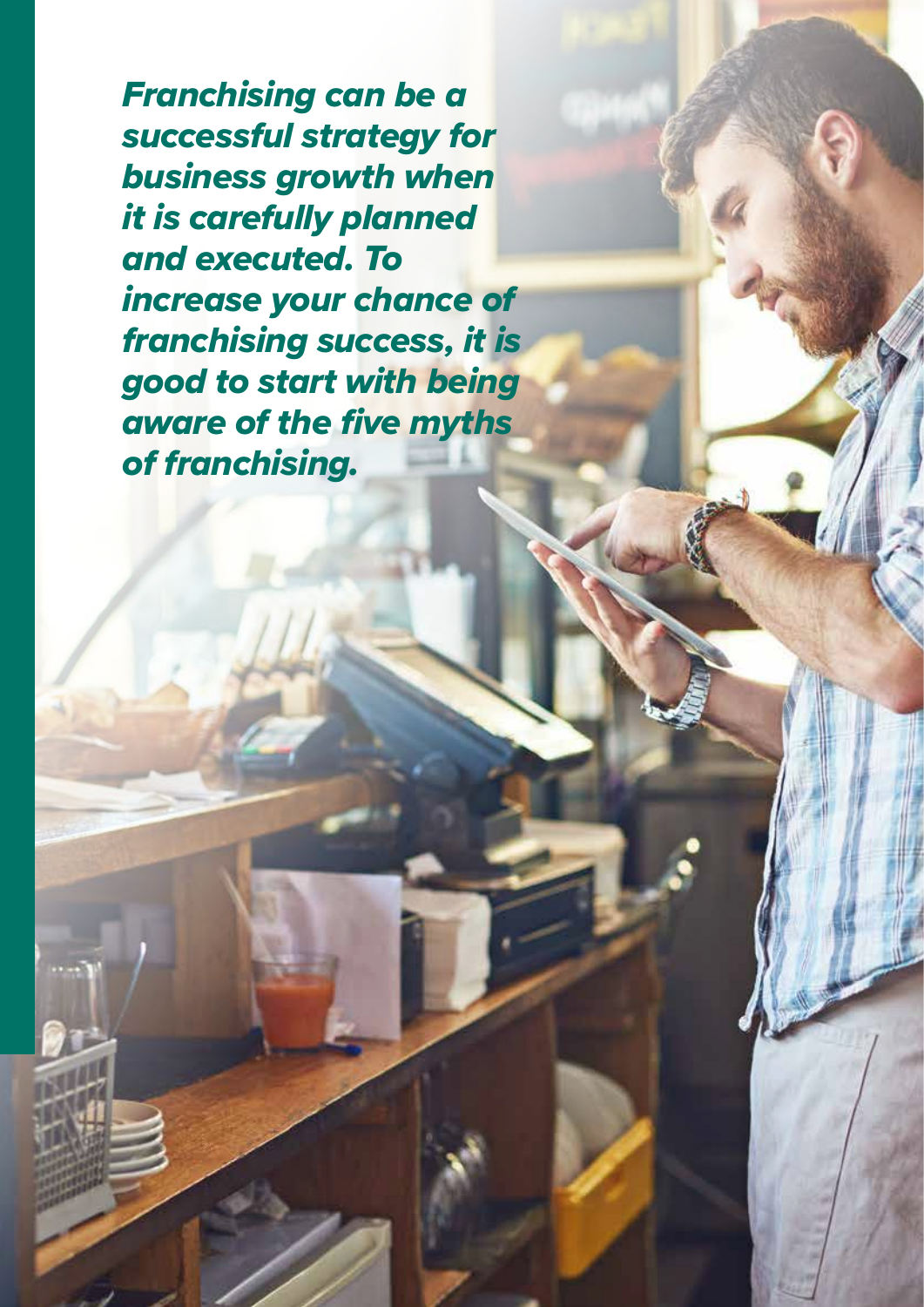

# *1. One-size fits all*

One of the biggest mistakes emerging franchisors make is to replicate the model and fee structures of a similar business. This shows limited consideration of how different fees can impact the business. A successful franchise strategy for one franchise operation does not necessarily mean it will work for yours. Copycat royalties may not be viable for the revenue a franchisee can achieve, or the amount required by the franchisor to build a sustainable business.

Limitations in the financial structure of franchise models can take time to become apparent. For example, the financial impact of growing stores and adding appropriate support costs may not be realised until you have already added multiple sites. Franchise models must be developed with the individual business in mind, with consideration given to the commercial viability of both the franchisor and franchisees at various fee levels and business performance.

|                             | <b>Bob's Burgers</b> | <b>Penny's Patties</b> | <b>Sophie's Sliders</b> | <b>Wazza's Whoppers</b> |
|-----------------------------|----------------------|------------------------|-------------------------|-------------------------|
| <b>Income</b>               |                      |                        |                         |                         |
| Sales Prices (\$)           | 8                    | 10                     | 12                      | 14                      |
| Sales Volume (#)            | 750                  | 500                    | 350                     | 400                     |
| Total Sales (\$)            | 6,000                | 5,000                  | 4,200                   | 5,600                   |
|                             |                      |                        |                         |                         |
| <b>Expenses</b>             |                      |                        |                         |                         |
| Cost of Goods Sold (\$)     | 1,980                | 1,800                  | 1,680                   | 2,520                   |
| Gross Margin (\$)           | 4,020                | 3,200                  | 2,520                   | 3,080                   |
| <b>Royalty (%) of Sales</b> | 8%                   | 8%                     | 8%                      | 8%                      |
| Royalty (\$)                | 480                  | 400                    | 336                     | 448                     |
| Other Expenses (\$)         | 2,000                | 2,250                  | 2,500                   | 2,500                   |
| Profit (\$)                 | 1,540                | 550                    | (316)                   | 132                     |
| Profit (%) of Sales         | 26%                  | 11%                    | (8%)                    | 2%                      |

The example below highlights how a 'one-size fits all' royalty approach to these four burger businesses produces very different outcomes for a franchisee:

Overlaying this with the franchisor's position also shows the importance of understanding the implications of each businesses structure.

| <b>Income</b>         |       |       |       |       |
|-----------------------|-------|-------|-------|-------|
| Franchisees (#)       | 10    | 10    | 10    | 10    |
| Royalties (\$)        | 480   | 400   | 336   | 448   |
| <b>Royalty Income</b> | 4,800 | 4,000 | 3,360 | 4,480 |
|                       |       |       |       |       |
| <b>Expenses</b>       |       |       |       |       |
| Support Costs (\$)    | 4,500 | 4,200 | 2,000 | 1,000 |
| Profit (\$)           | 300   | (200) | 1,360 | 3,480 |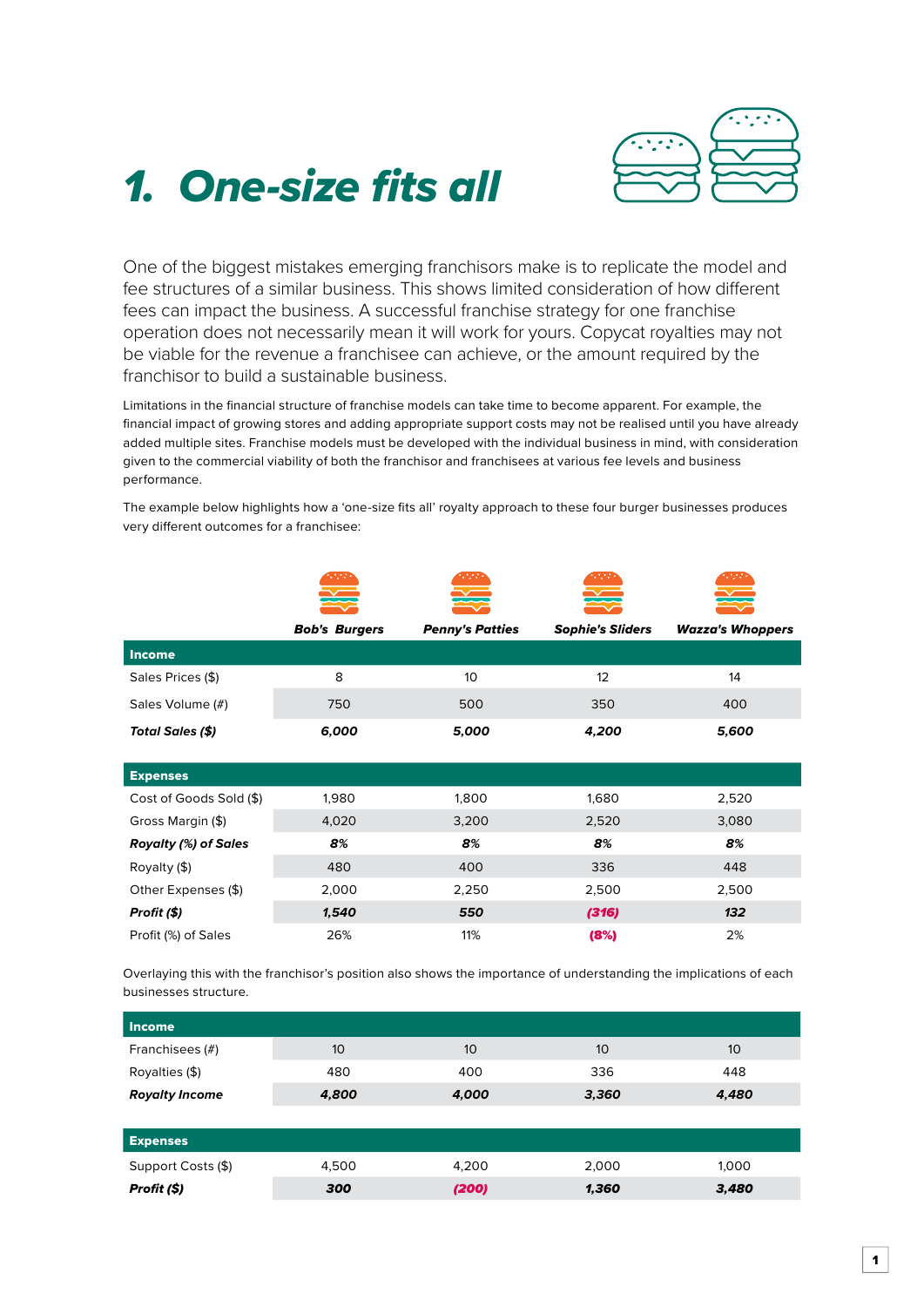# *2. Franchisors make their money from initial franchise fees*



Franchising is not a strategy to make a quick dollar from upfront franchise fees while leaving your franchisees to fend for themselves. The number one priority must be to support and promote franchisees' success over time, which will subsequently build the profitability of the franchisor. It is fundamentally a model that only works if both sides are acting for mutual benefit.

The initial franchise fee mostly acts a cost recovery tool for the expenses of developing your franchise system, recruiting and training franchisees. At some point the number of new franchises granted will begin to reduce and coincidentally your reliance on ongoing royalties for sustainability will increase. It is this ongoing royalty from franchisees that will be the basis for the franchisor's long-term sustainability. Ultimately when it comes time for you to sell the entire franchise business, the recurring revenue you receive from royalties will be viewed more favourably than one-off franchise fees.

# *3. Franchising is a turnaround strategy*



Franchising has been mistakenly linked with turning underperforming businesses into overnight success stories and making immediate financial return. If there are fundamental risks with the business model, franchising is not a strategy that can overturn these. The business must be viable in its own right before successful growth can be achieved. Some of the key risks in the business model include:

- an over-reliance on the owner
- limited investment into systems and efficiencies
- tight profit margins
- no thought to online or digital
- declining sales
- costs not closely managed
- competitors offering a more appealing value proposition
- huge discrepancies in multi-site performance
- high staff turnover
- consistently negative customer feedback
- long turnover time for stock

If these challenges exist in the business model, they must first be resolved before you can focus on strategies to profitably replicate the business. A franchisee will then have a robust blueprint to follow to achieve their own success.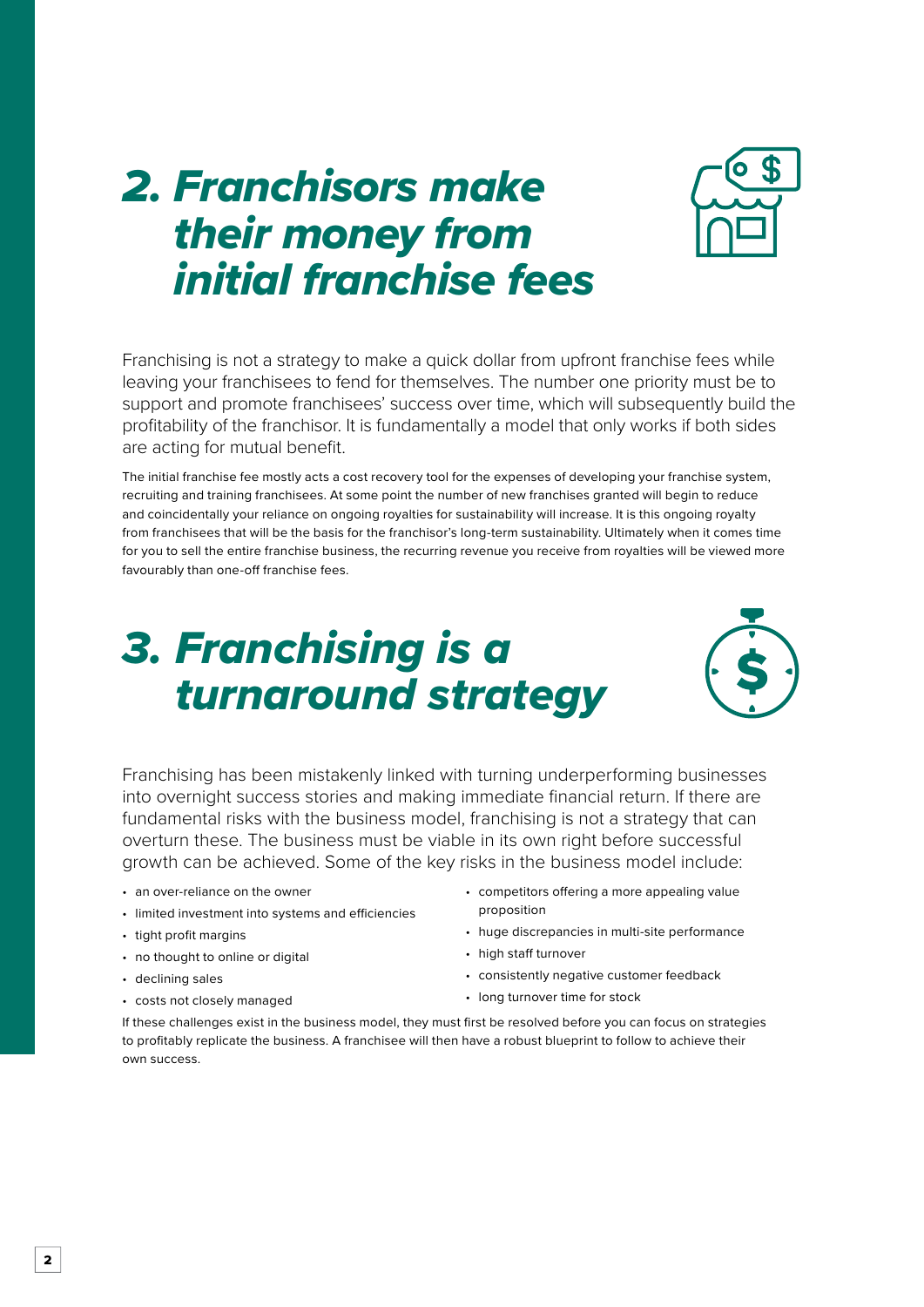# *4. Franchisors can 'set and forget'*



Some business owners implement the franchise model and leave it to evolve, in the mistaken belief they can relax and watch the profits flow. However, signing new franchisees is just the beginning. You now have a leadership responsibility to be at the forefront of your industry and support franchisees in their endeavours, whilst operating a sustainable business. This requires emerging thinking, investment in new systems and growing a supportive head office culture.

Franchisees who struggle to perform well often have head offices who have under-invested and have failed to create a positive franchising culture. This can include not being highly selective in franchisee recruitment, failing to implement robust processes, or a lack of ongoing franchisee advice such as benchmarking and business improvement initiatives. Where head office is remote and 'hands-off', the result is often inconsistent customer experience and damage to brand reputation. The best franchise networks leverage data and give franchisees the intelligence and collaborative tools to improve their business. They also have coaching and development based support structures (rather than a compliance/audit focus) to encourage franchisee success.

# *5. Off-the-shelf legal agreements will suffice*



Franchisors who do not have their legal agreements developed by franchise specialist lawyers may risk having terms which relate to completely different business models. The long-term impacts of a poorly created Franchise Agreement can be irreversible, with franchisees locked into long term contracts.

Franchising has its own code which needs to be thoroughly understood by your lawyer when they are creating the Franchise Agreement and any other required documentation. A 'find and replace' document may minimise your costs in the short term, but may not support you should a disgruntled franchisee raise a challenge. The franchise legal documents must be customised to your business' individual circumstances. Issues such as territories, core products or services, preferred suppliers, leasing arrangements, renewal options, social media protocols and online sales can ruin the business you have built if they are not documented correctly. These documents must also align with your use of the Franchise Operations Manual.